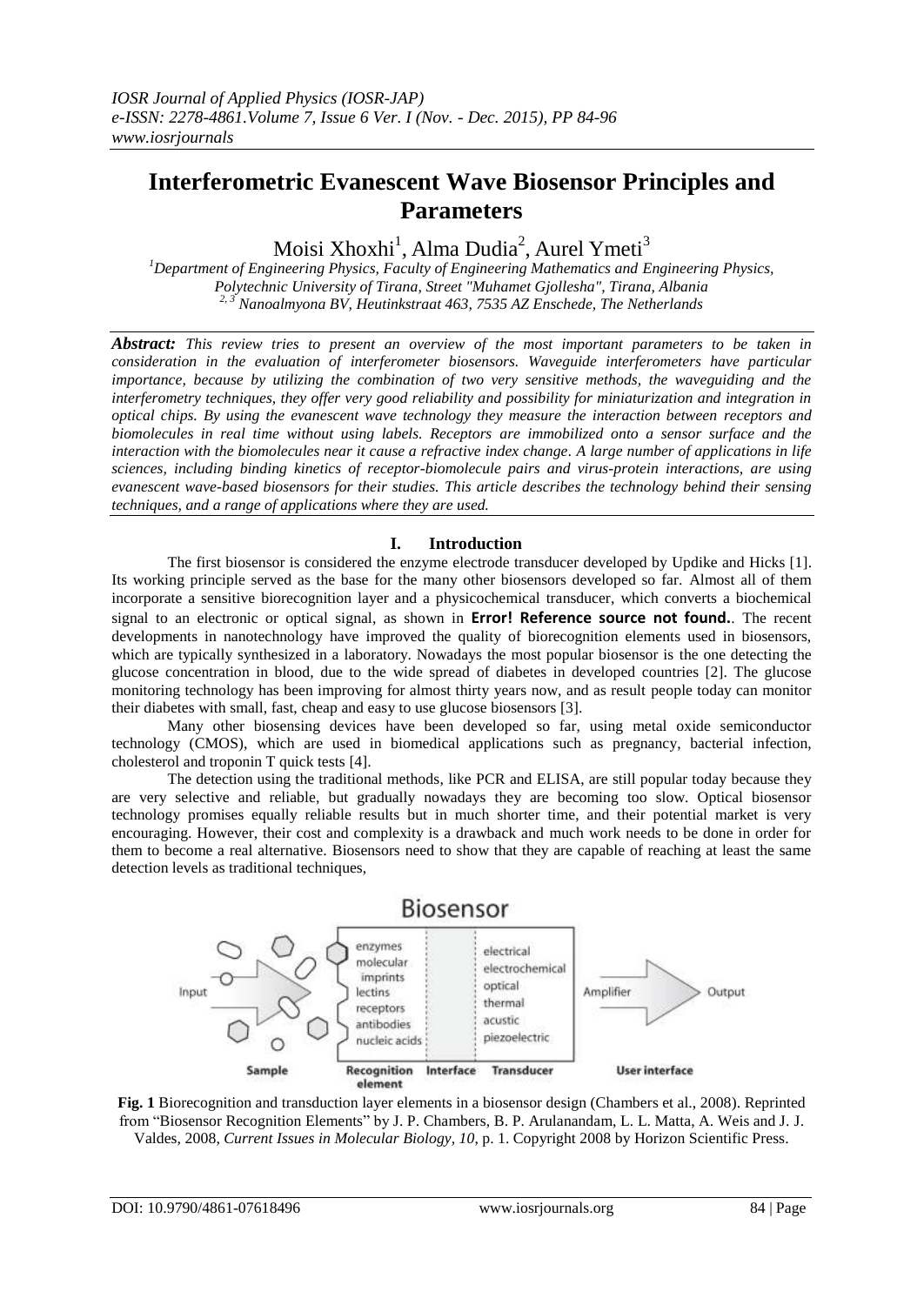but with a lower cost [\[5,](#page-11-4) [6\]](#page-11-5). Improving metrics such as sensitivity, cost, and ease of use of a biosensor can have a big impact on their commercial success [\[7\]](#page-11-6). Electrochemical techniques generally classified according to the observed parameter: current (amperometric), potential (potentiometric) or impedance (impedimetric) offer lower cost but these techniques present more limited selectivity and sensitivity than their optical counterparts [\[8\]](#page-11-7).

Detecting the biological analytes directly through their physical properties (such as mass, size or electrical impedance) presents many difficulties, therefore scientists have been using some sort of "label" (mainly fluorescent or magnetic substances) which attach to the molecules, viruses or cells being studied. The label indirectly indicates the presence of the analyte to which it has been attached by identifying its color or detecting the photons generated at a particular wavelength [\[9,](#page-11-8) [10\]](#page-11-9). However, although the use of labels gives a very good sensitivity, their usage causes many other side effects. In general, this treatment results in the death of the specimen, which prevents the ability to study a single population repeatedly over a long time. Also, the use of labels requires special labs and large quantities of reagents and equipments that must be properly disposed. The loss of color of the fluorescent chemical compound over time due to exposure to light reduces the ability of this technique to supply measurements in high quantity. In case when nanoparticles are used as labels, their use requires a high degree of development to assure that the label does not block the attached molecule or modify its shape or structure [\[7\]](#page-11-6). The hydrophobic nature of fluorescent compounds used in labeling makes them have a tendency to form clusters in the solution, creating background binding which is a significant problem leading to errors in detection [\[11\]](#page-11-10). The interaction strength between the target molecule and receptor is indicated by the intensity of the fluorescence. The signal generated by the fluorescent substance and the fact that the number of fluorophores on each molecule cannot be precisely controlled, makes it difficult to make a quantitative analysis [\[12\]](#page-11-11). Due to these disadvantages, there has been a drive to develop methods that allow direct detection of biological analytes without labels, which would reduce cost and complexity while providing more quantitative information.

By detecting analytes in their natural form, label-free detection removes the experimental uncertainty induced by the effect of the label and in general it measures the refractive index change (RI) induced by molecular interactions. The RI change is related to the sample concentration, while the detection signal usually depends on the total number of analytes in the volume. As a result, the detection signal does not scale down with the sample volume. This characteristic makes label-free detection advantageous over label-based detection and particularly attractive when ultra small (femtoliter to nanoliter) detection volume is involved [\[12\]](#page-11-11).

One way of label-free sensing is by using optical techniques, where in general an optical waveguide confines an electromagnetic wave in such a way that it can interact with a test sample. The electromagnetic wave may be a traveling or a standing wave, depending on the sensor configuration, but in both cases the structure must be designed so that the extending wave from the waveguide surface can penetrate into the test sample. This extending wave has an exponential decay in its intensity and is called the *evanescent field*. Back in 1970s, evanescent waves were used to study ultra-thin metal films and coatings [\[11\]](#page-11-10). The evanescent field extends only  $\sim$ 100–150 nm into the test sample for the typical wavelength range for optical biosensors (600–900 nm), therefore it can make a good discrimination between the analyte attached to the receptor near the surface and the unbound material suspended in the solution. One key to high sensitivity sensor design is to match the regions of greatest biochemical binding to those with the highest evanescent field intensity [\[7\]](#page-11-6).

In evanescent field based detection the biomolecular interaction affects the guiding properties of the waveguide due to the change in refractive index. The change in refractive index can then be evaluated by the optical properties of the waveguide such as intensity, phase, polarization, etc, which can then be correlated with the concentration of the analyte, resulting in a quantitative value of the interaction [\[13\]](#page-11-12). Biosensors based on evanescent field detection have shown to be very good candidates for point of care devices due to their extreme sensitivity for label-free and real-time sensing. Their detection limit is close to  $10^{-7}$ - $10^{-8}$  in bulk refractive index. Other evanescent field biosensors are those using Surface Plasmon Resonance (SPR), which is based on the variation of the reflectivity on a metallic layer in close contact with a dielectric media. Their sensitivity goes to  $10^{-5} - 10^{-7}$  RIU in bulk and 1-5 pg/mm<sup>2</sup> in surface, but one drawback of SPR sensors is that they have a relatively large size making their integration in Lab-on-Chip (LOC) platforms difficult. Today, the few commercialized IO biosensors present on the market are expensive and not truly portable. Many progresses have been done in this direction due to advances in silicon technology but there are still limitations in the integration of all the components into one single system [\[14\]](#page-11-13).

The main advantage of evanescent based mechanism is that it is not necessary to separate in advance the nonspecific components because any change in the bulk solution will hardly affect the sensor response. Therefore, the evanescent field mechanism is very useful for label-free detection of analytes or biochemical reactions in complex real samples. The major contributing factor to the sensitivity of a system is the strength of light-matter interaction. For a sensing system the smallest amount of analyte that produces a measurable output signal is defined as the *detection limit* (DL) for that system. It can be specified in two main ways: a) according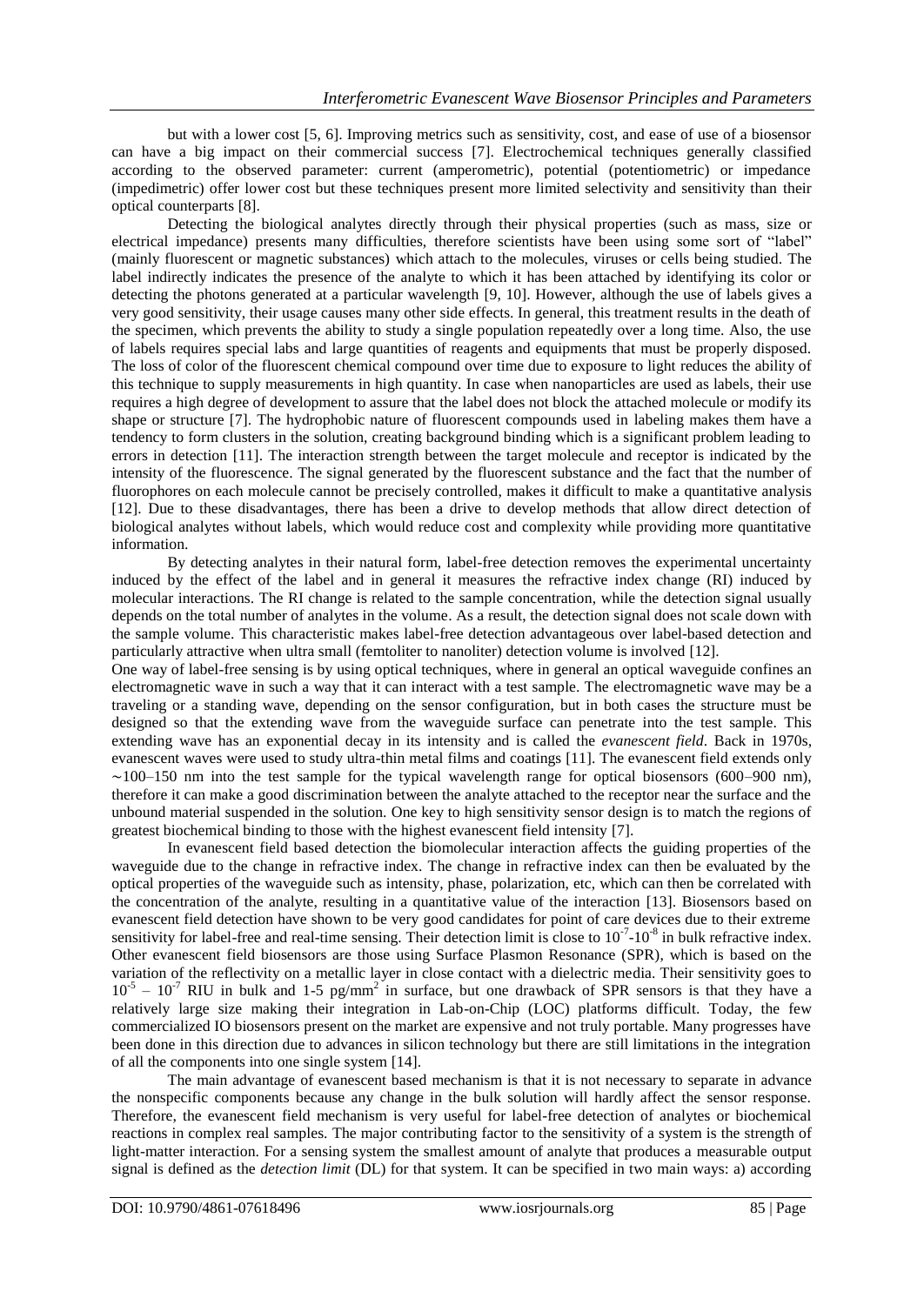to the changes in the bulk refractive index of the solution above the sensor surface (expressed as refractive index units (RIU)); b) according to the surface sensitivity, related to the accumulation of mass on the sensor surface, normally expressed as surface mass density  $(pg/mm^2)$ . The best resolutions for bulk refractive index changes are within the range of  $10^{-7}$  to  $10^{-8}$  RIU, which depending on the analyte and transducer mechanism means that concentrations down to ng/ml or pg/ml can be determined [\[13\]](#page-11-12).



**Fig. 2** Schematic working principle of a planar waveguide interferometer. The binding of analyte to the receptors causes a refractive index change near the surface,  $\Delta n$ . This change induces a phase shift,  $\Delta \varphi$ , of the signal in the measuring channel relative to the reference one, which is measured based on their interference.

On the other hand waveguide interferometers lack some specific features and have some drawbacks compared to the other sensors. One of them is that only relative parameter values (related to a reference) can be gained from a waveguide interferometer. Additionally, they are highly sensitive for wavelength instabilities. Consequently, temperature stabilized light sources need to be applied in order to avoid wrong interpretation of the measurement. Furthermore, in order to suppress the non-negligible effects of mechanical vibrations and temperature changes, the sensor unit has to be stabilized and properly isolated from the environment. The future challenge is to design waveguide interferometer sensor systems, which are capable of detecting and investigating bio-chemical reactions with improved sensitivity and detection limit, without the aforementioned disadvantages, and suitable for point-of-care applications.

# **II. Theory of planar optical waveguide interferometers**

## *2.1 Principles of optical interferometry*

The interference phenomenon first studied by Isaac Newton, who observed the interference fringes in the form of concentric rings formed from a light source after passing a plano-convex lens, could not be explained by simply regarding light as rays that propagate along straight lines. English physicist Thomas Young explained Newton's rings as an interference phenomenon, which is a characteristic of waves. His double-slit experiment in 1804 [\[15\]](#page-11-14), was an undeniable fact and very important in accepting the wave theory of light at that time. Based on this phenomenon four basic interferometers were developed which find usage in biosensing. Michelson, Fabry-Perot, Mach-Zehnder, and Young interferometer [\[16\]](#page-11-15). These devices use optical interferometry for measuring small changes that occur in an optical beam along its path of propagation. Michelson interferometer finds a lot of use in infrared spectrometry for spectral identification of a compound structure [\[17\]](#page-11-16). It divides a beam of light into two different paths and then recombines them after introducing a difference in the two paths. As the difference in path length changes, the interference creates variations in output intensity. The intensity variations can be measured with a detector as a function of the path difference. The Fabry-Perot interferometer known also as the *etalon* is widely used in telecommunication, lasers and spectroscopy to control and measure the wavelength of light [\[18\]](#page-11-17). It uses a resonant cavity formed by placing two mirrors facing each other and provides very long path lengths as light bounces back and forth in the mirrors thousands of times. Long optical path designs allow very sensitive measurements of the absorption and refractive properties of a compound. Nevertheless, these configurations have found limited application in sensors due to the fact that they need prior reference measurements to be taken with an empty cavity and the moving mirrors introduce some additional complexity [\[19\]](#page-11-18).

A practical sensor would have no moving parts, making it simple to implement, and would be able to make real-time monitoring. These features are offered from Mach-Zehnder and Young interferometers which have a wider use in biochemical measurements.

## *2.2. Young and Mach-Zehnder interferometer*

In Young interferometer (YI) [\[20\]](#page-11-19) and Mach-Zehnder interferometer (MZI) [\[21\]](#page-11-20) the polarized input beam splits and propagates in different arms. In the sensor arm the beam interacts with the sample of interest,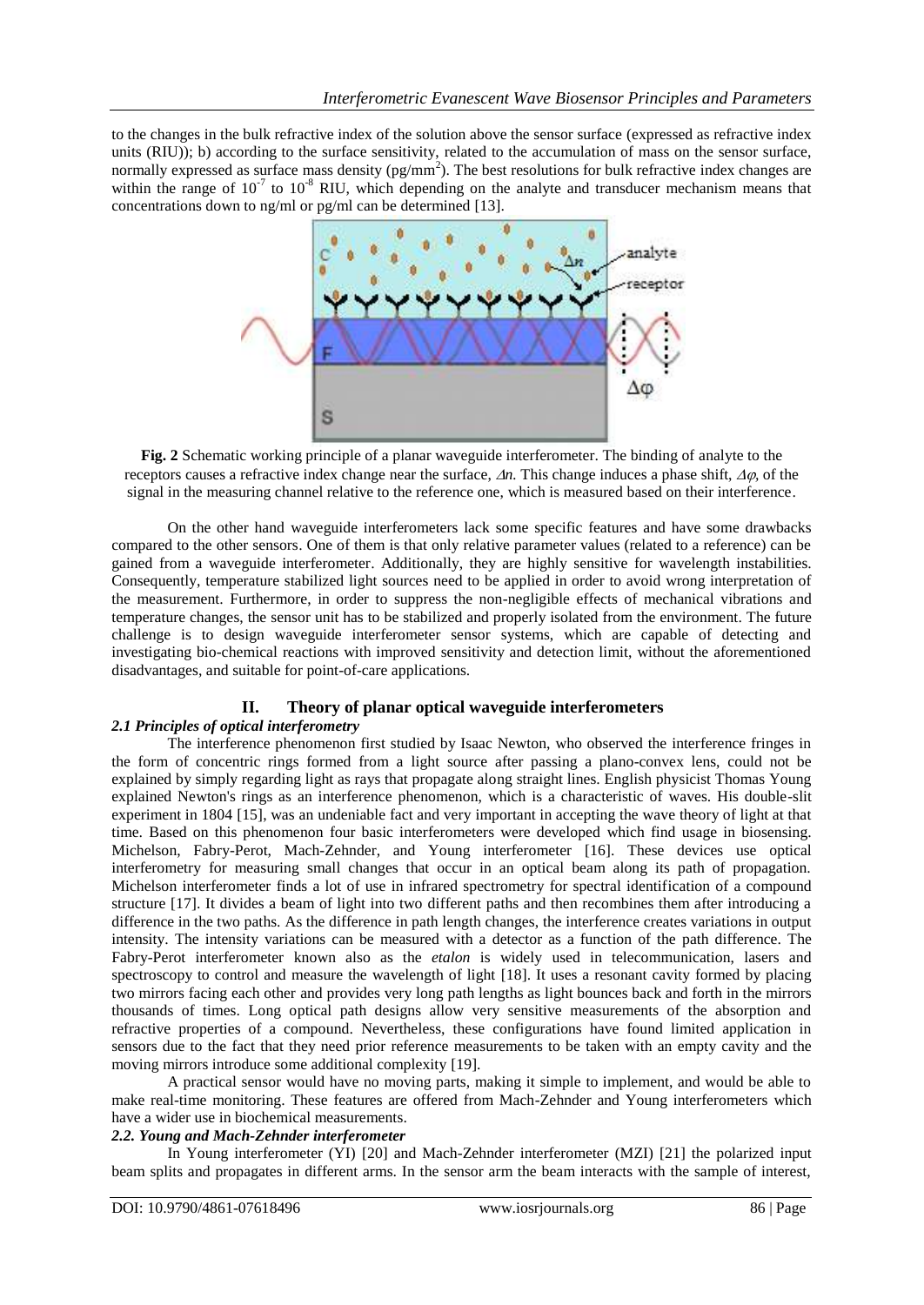while on the other, called the reference arm, the beam may be insulated from the environment or interacts with a reference sample. When a change happens in the sample it shifts the phase of the beam in the sensor arm compared to the one in the reference arm. In MZI the beams are recombined again in the same channel towards the photodetector, while in YI the output beams propagate in free space until they overlap and form an interference pattern on a CCD camera, as shown in figure 3.



**Fig 3**. Typical (a) Mach-Zehnder Interferometer (MZI) and (b) Young Interferometer (YI) configurations**.** Reprinted from "Integrated planar optical waveguide interferometer biosensors: A comparative review" by P. Kozma, F. Kehl, E. Förster, C. Stamm, F.F. Bier, 2014, *Biosensors and Bioelectronics, 58*, p. 291. Copyright 2014 by Elsevier B.V.

In MZI the measured intensity, *I*, is a periodic function of the phase shift difference,  $\Delta \Phi$ , between the beams.

$$
I = I_1 + I_2 + 2\sqrt{I_1 I_2} \cos(\theta \Delta \Phi)
$$
 (2.1)

The phase shift difference between the two beams traveling in two different paths,  $L_1$  and  $L_2$ , can be calculated as [\[22\]](#page-11-21):

$$
\Delta \Phi = k_0 \left( \int_{L_1} n(r) dr - \int_{L_2} n(r) dr \right) \tag{2.2}
$$

where  $k_0 = 2\pi/\lambda_0$  and  $\lambda_0$  are the wavenumber and the wavelength in free space, while  $n(r)$  is the refractive index of the medium at point *r.*

In YI the optical path length of output beams varies in the *y* axis, therefore the intensity of the resulting interference pattern can be calculated as [\[23\]](#page-11-22):

$$
I(y) = \gamma(y)I_1 + I_2 + 2\sqrt{I_1 I_2} \cos(\lambda y) + \Delta \phi
$$
\n(2.3)

where  $A = l/kd$  is the spatial period of the fringes,  $k=k_0n=2\pi/\lambda$  is the wavenumber of the medium, *d* the spacing between the channels, while *l* is the distance between output plane and the detector. The coefficient  $\gamma(y)$ represents the diffraction on a single slit of width *b,* which modulates the intensities of the interference fringes. The difference between these two approaches lies in the fact that in MZI the intensity is related to the phase difference of the two beams, while in YI the position of the interference fringes is proportional to the phase difference of the beams.

A well known integrated MZI structure used in opto-chemical sensing which offers very high sensitivity is described in [\[24\]](#page-11-23), while an ultrasensitive application of an integrated optical Young interferometer used for the real-time direct detection of viruses is reported in [\[25\]](#page-11-24). The sensitivity of this sensor is high enough to detect the presence of a single virus particle and represents a device of unprecedented sensitivity with a wide range of applications. Recently, a multichannel interferometer design based on MMI couplers is under development, which has a working principle similar to integrated optical Young interferometer, but offers a smaller footprint and more measuring channels [\[26\]](#page-11-25).

## *2.3. Wave propagation in planar optical waveguides*

The phenomenon of total internal reflection used today for guiding the light in a waveguide was first demonstrated by Daniel Colladon with his "light fountain" experiment in 1841 and then by John Tyndall in 1854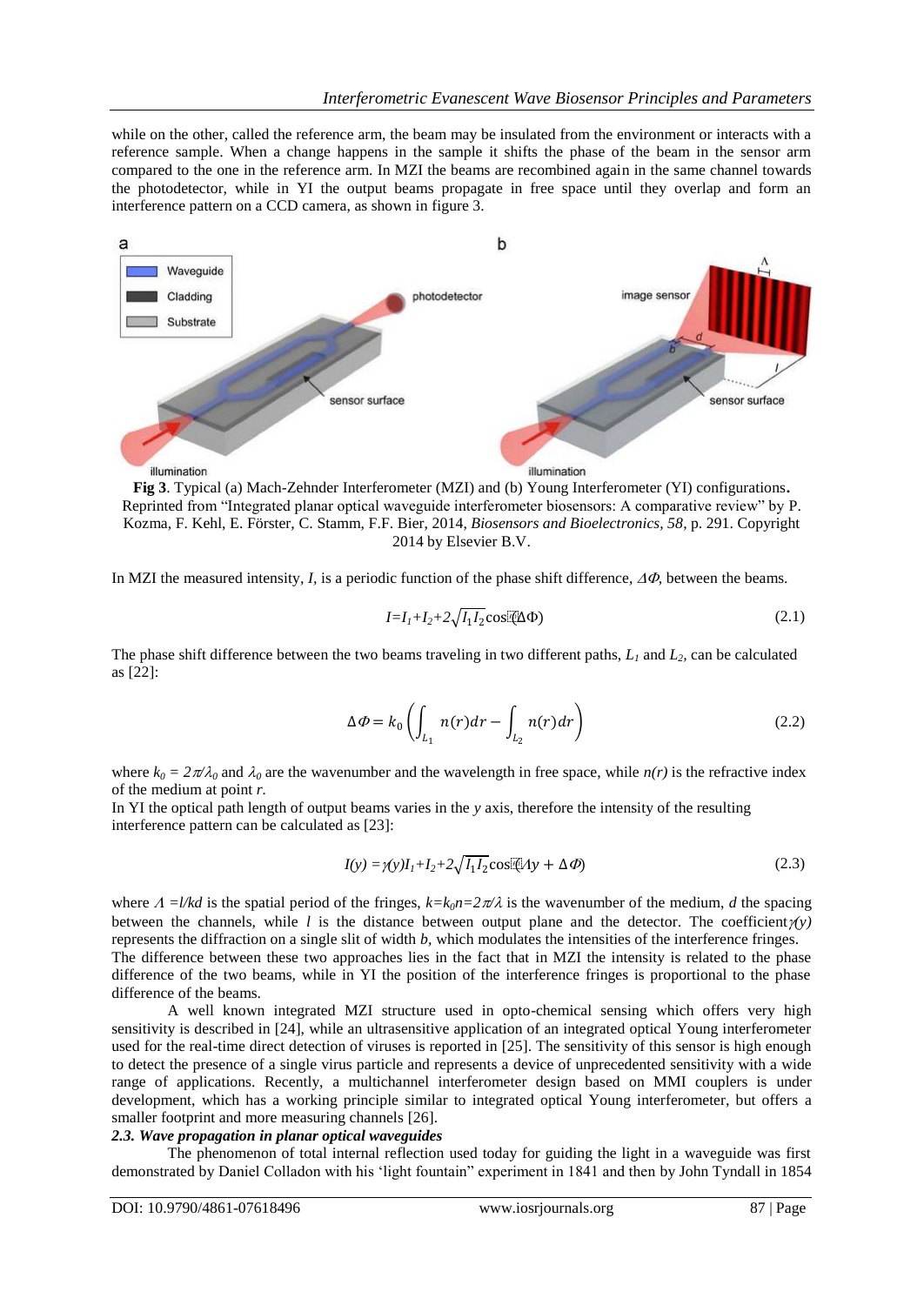[\[27,](#page-11-26) [28\]](#page-11-27), where light remained confined to a falling stream of water. This phenomenon was later used in many applications, such as in telecommunication and sensor devices for the confinement and guidance of electromagnetic waves with high efficiency. The telecommunication industry developed novel methods to couple and transfer light in optical waveguides for high speed communication, while the semiconductor industry developed technologies for the fabrication of complex integrated optical (IO) systems [\[29\]](#page-11-28). A simple waveguide consists of three layers: a) a cover *(C)*, b) a film *(F)* and c) a substrate *(S)*, with refractive indices  $n_c$ ,  $n_F$ , and  $n_S$ respectively. In order for the light to be guided, the total internal reflection condition must be met, as shown in **Error! Reference source not found.**. The refractive index of the film must be higher than that of the cover and substrate  $(n_C < n_F > n_S)$ , and the angle of propagation relative to the interface normal must be larger than the critical angle,  $\theta_c$  at the two boundaries. Based on Snell's law the critical angle is measured as  $\theta_c$  =  $\arcsin(n_s \sqrt{n_F})$  [\[30\]](#page-11-29).



**Fig 4**. Light propagation in a planar optical waveguide. Light can be coupled and guided in a waveguide if *nC <*   $n_F > n_S$  and if the angle of light propagation relative to the interface normal is larger than the critical angle  $\theta_C$ .

In order for a wave to be guided in a waveguide it must fulfill the so-called *self-consistency* (also known as *transverse resonance*) condition, whereby as the wave reflects from the boundaries it must reproduce itself by constructive interference. In short, this means that the phase shift between the reflected waves from the two boundaries must be equal, or different by an integer multiple of  $2\pi$ . Fields that satisfy this condition are called the modes or the eigenfunctions of the waveguide. They maintain the same transverse distribution and polarization at all locations along the waveguide axis [\[31\]](#page-11-30).



**Fig. 5** Field distribution of different modes in a dielectric planar waveguide. Adapted from *Fundamentals of Photonics* (p. 304), by B.E.A. Saleh and M.C. Teich, 2007, New Jersey: John Wiley & Sons. Copyright 2007 by John Wiley & Sons, Inc.

Let's take in consideration a coordinate system where the modes propagate in the *z* axis, while the *x* and *y* axis are perpendicular and parallel to the planar waveguide interfaces, respectively, as shown in **Error! Reference source not found.** The plane wave solutions of Maxwell equations for this waveguide show that only transverse electric (TE) or transverse magnetic (TM) modes can be excited. The boundary conditions of wave propagation in planar waveguides [\[30\]](#page-11-29), imply that the wavevector of original, refracted and reflected waves must lie in a plane, and also the tangential component of the wavevector across an interface should be continuous. The effective refractive index *N,*  $(n_C \lt N \lt n_F)$ , for planar waveguides is defined as  $N = |\vec{k}_t|/|\vec{k}|$ , where  $|\vec{k}_t| = \beta$  is the tangential component of the wavevector  $\vec{k}$ , or the propagation constant [\[32\]](#page-11-31).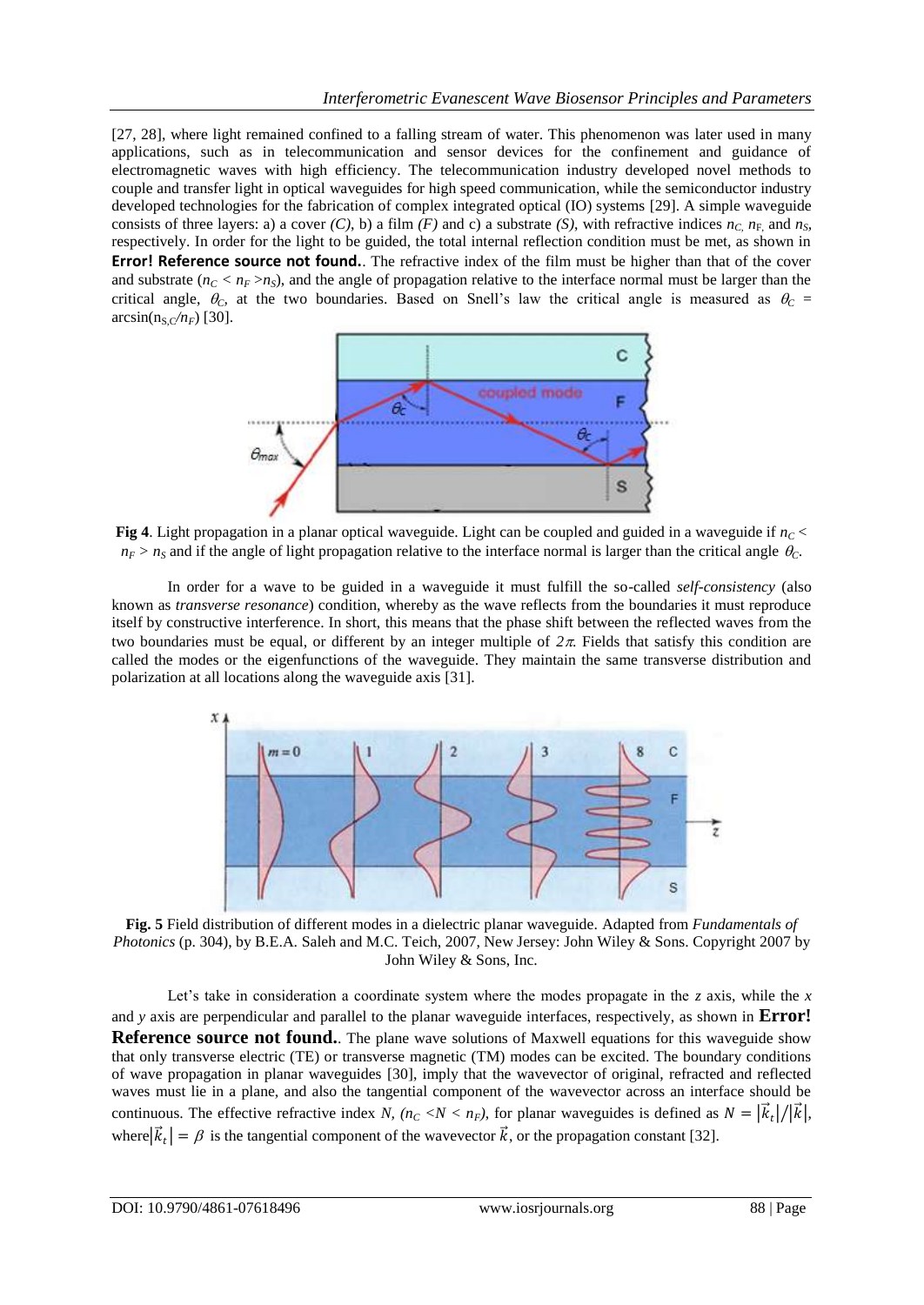

**Fig 6.** Visualization of a) TE mode and b) TM mode. In planar optical waveguides either the total electric or the total magnetic field can oscillate in the plane of the interfaces.

In case of TE polarization there is no electric field in the direction of beam propagation. In this case the boundary conditions are:

TE: 
$$
E_x = 0
$$
,  $E_z = 0$ ,  $H_y = 0$ ,  $k_y = 0$  thus  $E_y$ ,  $H_z$ ,  $\frac{\partial E_y}{\partial x}$  are continuous.  
In case of TM polarization there is no magnetic field in the direction of beam propagation. In this case the

boundary conditions are:

TM: 
$$
E_y = 0
$$
,  $H_x = 0$ ,  $H_z = 0$ ,  $k_y = 0$  thus  $E_z$ ,  $H_y = \frac{\partial H_y}{\partial x}$  are continuous. (2.4b)

The minimum thickness of the waveguide film for which at least one mode can be guided is known as the "cut off" thickness of the waveguide, [\[33\]](#page-11-32). For TE and TM polarization the "cut-off" thickness is calculated as [\[34\]](#page-12-0):

$$
(d_F)_{m}^{\rho} = \frac{1}{2} \lambda (n_F^2 - n_S^2)^{-1/2} \times \left[ m + \pi^{-1} \arctan \left\{ \left( \frac{n_F}{n_C} \right)^{2\rho} \left[ \frac{(n_S^2 - n_C^2)}{(n_F^2 - n_S^2)} \right]^{1/2} \right\} \right] \tag{2.5}
$$

where  $\rho = 0$  for TE modes and  $\rho =1$  for TM modes. In the field of biosensing, it is of general interest to build waveguides with high optical sensitivity constants. This waveguides usually have a very thin film with high refractive index*.* It is shown that a waveguide with a very small "cut-off" thickness can be achieved if the difference between the refractive indices of the film and the substrate is approximately  $n_F - n_S \ge 0.3$  [\[34\]](#page-12-0).

The total electromagnetic field propagating inside a waveguide can be given as a linear combination of an upward  $E^+(x, z, t)$ , and downward  $E^-(x, z, t)$ , propagating wave, as shown in **Error! Reference source not found.** [\[32\]](#page-11-31). In case of a TE field we can write:

$$
E(x, z, t) = E^{+}(x, z, t) + E^{-(x, z, t)} = (E_0^{+} e^{ik_x(x - x_0) + \varphi^{+}} + E_0^{-} e^{-ik_x(x - x_0) + \varphi^{-}}) e^{iNk_0 z - i\omega t}
$$
(2.6)

where  $E_0$  is the amplitude,  $k_x$  the wavenumber component in the *x* direction, while  $\varphi^+$  and  $\varphi^-$  are the initial phase of the upward and downward propagating waves, respectively. We could write the same for a transverse magnetic (TM) field by substituting *E* with *H*.

Outside the waveguide film the amplitude of the propagating wave attenuates exponentially with the distance from the interface, forming the *evanescent wave*. Its penetration depth in the cover medium is the distance at which the field decays by a factor of  $1/e$  and can be calculated by [\[32\]](#page-11-31):

$$
\delta_e = \frac{\lambda}{2\pi\sqrt{N^2 - n_c^2}} \tag{2.7}
$$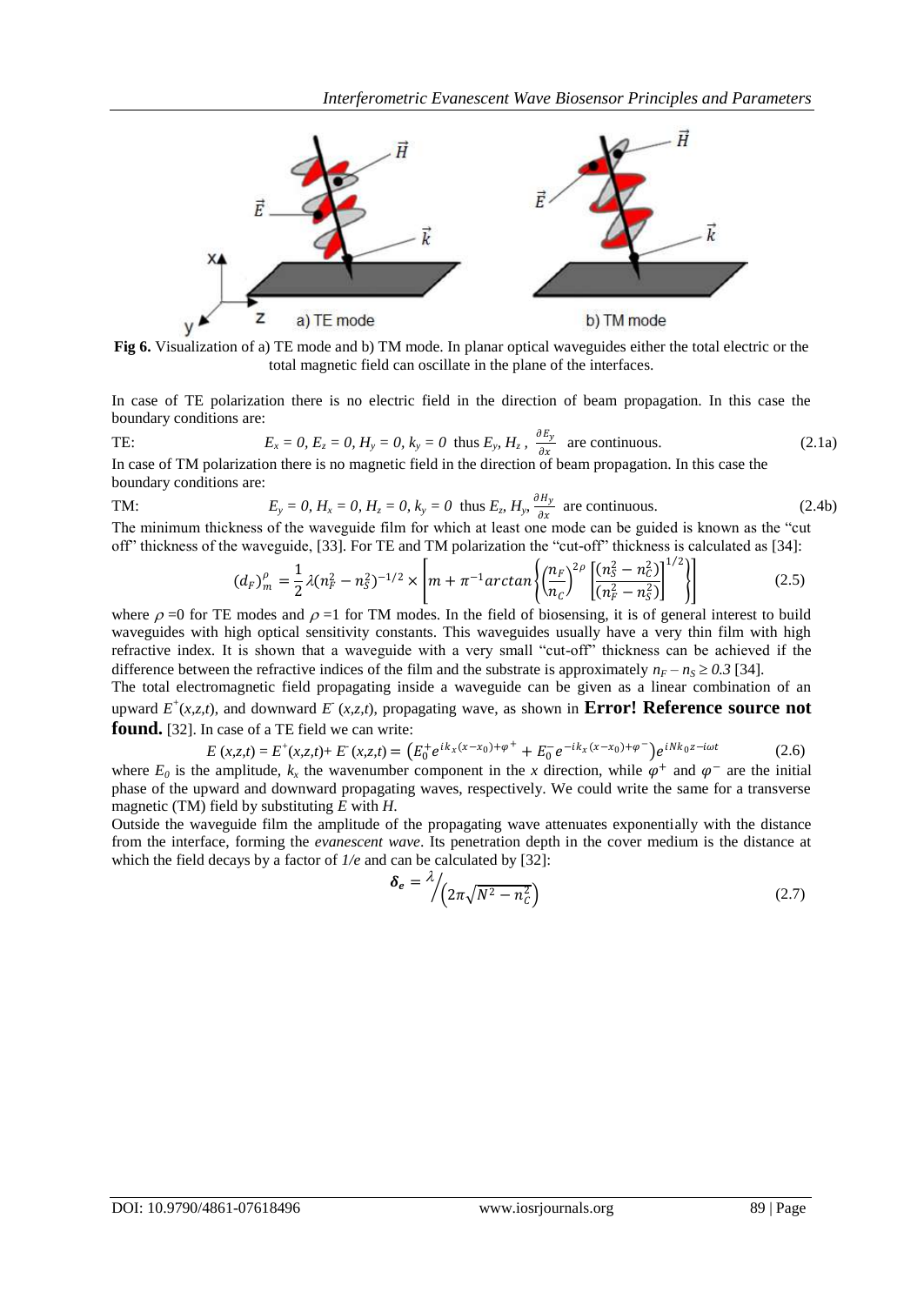

**Fig. 7** Visualizaton of mode formation in a planar optical waveguide. The total electromagnetic field inside the waveguide film is composed by the superposition of an upwards  $E^+(x, z, t)$  and a downward  $E(x, z, t)$ propagating wave. Adapted from "Integrated planar optical waveguide interferometer biosensors: A comparative review" by P. Kozma, F. Kehl, E. Förster, C. Stamm, F.F. Bier, 2014, *Biosensors and Bioelectronics, 58*, p. 293. Copyright 2014 by Elsevier B.V.

We can calculate the Fresnel reflection coefficients,  $r<sub>S</sub>$  and  $r<sub>C</sub>$ , for the substrate and cover, as follows [\[35\]](#page-12-1):

$$
r_s = \frac{E_0^+}{E_0^-} = |r_s| e^{i\varphi_s}
$$
 (2.8a)

$$
r_c = \frac{E_0^- e^{-ik_x d_F}}{E e^{ik_x d_F}} = |r_s| e^{i\varphi_c}
$$
 (2.8b)

where  $\varphi_s$  and  $\varphi_c$ , are the phase shifts due to reflection from the substrate and cover, respectively. These phase shifts are different for TE and TM modes therefore they propagate under different conditions. Inserting Eq. (2.8a) into Eq. (2.8b), the mode equation becomes:

$$
r_{s}r_{c}e^{2ik_{x}d_{F}} = |r_{s}||r_{c}|e^{i(\varphi_{s} + \varphi_{c} + 2k_{x}d_{F})} = 1
$$
\n(2.9)

The solution of Eq. 2.9 defines the *transverse resonance* condition of the guided modes:

$$
2k_x d_F - \varphi_s - \varphi_c = 2\pi m \tag{2.10}
$$

where *m* is the mode order.

Although the critical angle,  $\theta_c$  does not depend on the polarization of the wave, the phase shifts,  $\varphi_s$  and  $\varphi_c$ caused by the internal reflection at a given angle depend on the polarization. Therefore, TE and TM waves have different solutions for the transverse resonance condition. For a given polarization, the solution of the transverse resonance condition yields a smaller value of *θ* and correspondingly a smaller value of *β* for a larger value of *m*. Therefore, higher order modes travel with a smaller propagation constant than lower order modes,  $\beta_0 > \beta_1 > \beta_2$ *…*. Only discrete values of  $\theta = \theta_m$  can satisfy the resonance condition, because *m* can assume only integer values. This results in discrete values of the propagation constant, *βm,* for the guided modes. The guided mode with  $m = 0$  is called the fundamental mode and those with  $m = 1, 2, \ldots$  are higher-order modes. Because we are considering an asymmetric waveguide where  $n_C$ <sup>*C*</sup>  $n_F$  > $n_S$ , the TE and TM fields have unequal amplitudes and decay at different rates at the two boundaries [\[36\]](#page-12-2). If the thickness of the waveguide and refractive index contrast between the film and the surroundings is increased, the number of guided modes is also increased; on the other hand the increase of the wavelength decreases the number of guided modes [\[31\]](#page-11-30).

**Error! Reference source not found.** depicts the field-distribution profiles of the first four modes, i.e. TE<sub>0</sub>, TM<sub>0</sub>, TE<sub>1</sub> and TM<sub>1</sub> in planar optical waveguides. When only the fundamental modes are supported, the waveguide is called single-mode [\[31\]](#page-11-30). A typical dielectric single-mode waveguide thickness is about 100-200 nm.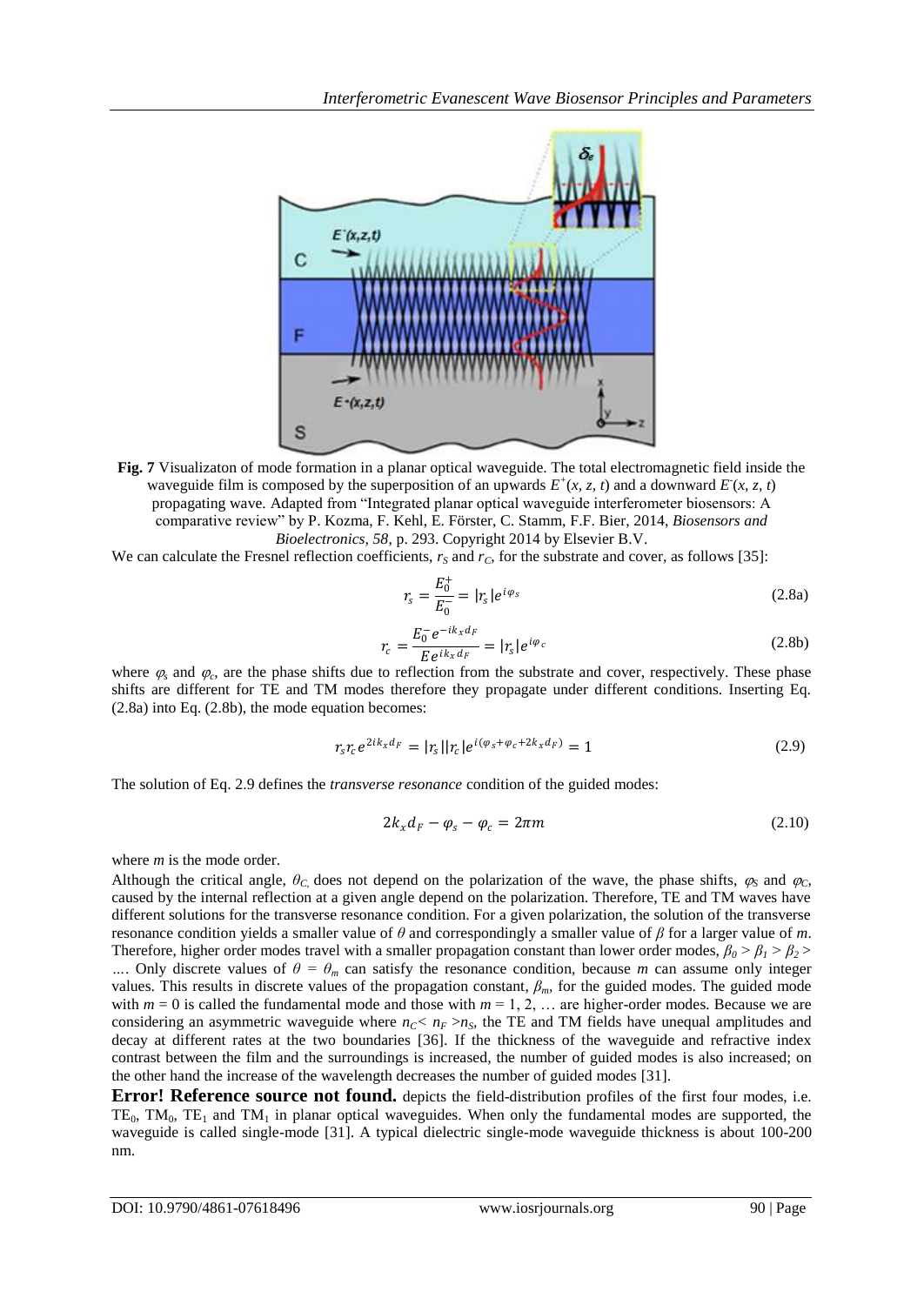

**Fig. 8** Schematic visualization of the waveguide modes in a planar optical waveguide. The field-distribution profile of the modes for TE and TM polarization are presented. As it is depicted, TM modes penetrate deeper into the surrounding media than TE modes.

### *2.4. Sensing with the evanescent field*

The main problem of the sensors today is the low interaction between the evanescent field and the measurand. This interaction is proportional to the evanescent field penetration depth in the cladding, which has an upper limit of 100–150 nm. For this reason, the monitoring of biomolecuar binding events has been focused near the sensor surface not exceeding this distance. To overcome this limit, the *reverse symmetry* configuration was recently proposed [\[37\]](#page-12-3). The reverse configuration offers deeper penetration of the evanescent electromagnetic field into the cover medium, theoretically permitting higher sensitivity to analytes compared to traditional waveguide designs. By introducing a low-refractive-index layer between the substrate and the film the probing distance of the evanescent field can be increased to about  $1 \mu m$ . This increases the effective area of detection and can detect refractive index changes deep inside the cells and far from the surface. This directly contributes to the increase of sensitivity but is a drawback to specificity because it detects other particles present in the analyte [\[38\]](#page-12-4). A large penetration depth can also be obtained for small substrate refractive indices and thin films with high refractive indices [\[39\]](#page-12-5). Large film thicknesses lead to a small penetration depth. In this case the effective refractive index, *N*, will approximately reach the value of the film refractive index,  $N \approx n_F$ . In case of SPR sensors there is a limited possibility in varying the penetration depth because it is limited to a range of about 180 – 230 nm. Due to the limited penetration depth the disturbing effect of unwanted variations of the bulk refractive index is  $2 - 3$  times higher compared to IO sensors [\[39\]](#page-12-5)

In waveguide based sensors the evanescent field is used for sensing binding events in an analyte in close proximity to the surface. When a binding event happens, it changes the refractive index in the nearinterface region, which in turn changes the effective refractive index, *N*. This has an effect on the wavelength of the guided light causing a phase shift relative to a reference beam. For an interaction length, *L,* the phase shift difference induced in the guided mode due to any refractive index change in the sensing region can be measured as:

$$
\Delta \Phi = \frac{\partial \Phi}{\partial N} \frac{\partial N}{\partial n_c} \Delta n_c + \frac{\partial \Phi}{\partial N} \frac{\partial N}{\partial d_A} \Delta d_A = k_0 L S_c \Delta n_c + k_0 L S_A \Delta d_A \tag{2.11}
$$

where  $S_C = \partial N / \partial n_c$  is the sensitivity to cover refractive index changes and  $S_A = \partial N / \partial d_A$  is the sensitivity to adlayer thickness change [\[40\]](#page-12-6). By fine tuning the opto-geometrical parameters of the waveguide configuration the values of  $S_C$  and  $S_A$  can be maximized. The use of integrated optical waveguides in biosensing brings a great advantage due to the flexibility that they offer in choosing different materials and designing structures [\[41\]](#page-12-7). An important parameter used in biosensor applications is the adsorption of molecules on the sensor surface. It is very useful to quantify an experiment and is usually measured in mass per unit area. It is called surface mass density, *Γ*, of a protein adlayer and can be calculated using De Feijter's formula:

$$
\Gamma = d_A \frac{n_A - n_c}{\partial n / \partial c} \tag{2.12}
$$

where  $n_A$  is the adlayer refractive index and  $\partial n/\partial c$  is the derivative of solution refractive index with respect to protein concentration [\[42\]](#page-12-8).

Another important parameter in biosensing which creates the possibility to simply and objectively compare the different existing biosensor configurations is the *Detection Limit* (DL). It is defined as the smallest parameter change that can be detected with reasonable certainty in a configuration. In accordance with the confidence level needed, a confidence factor *k* is defined. A general formula to calculate the DL is [\[43\]](#page-12-9):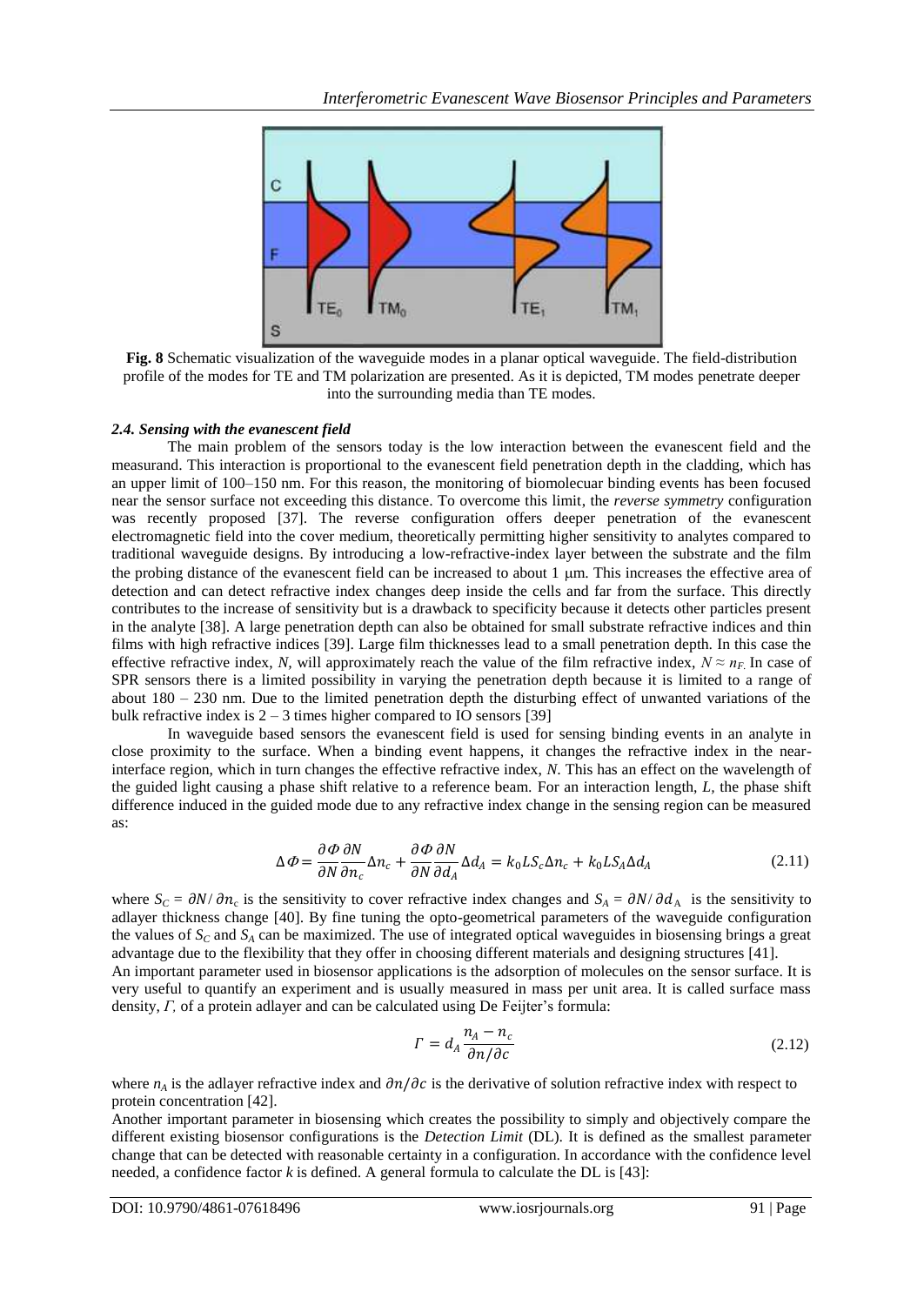$$
DL = k\frac{\sigma}{S} \tag{2.13}
$$

where  $\sigma$  is the standard deviation of the blank signal and *S* the sensitivity. In biosensorics, *k* is generally chosen 3, because it gives a 0.13% chance that a signal measured at the limit of detection would be the result of random fluctuation of the signal, and not a meaningful change. In optical label-free sensors there are typically three ways to specify the DL. The first is to specify it in refractive index units (RIU) since these sensors are sensitive to the RI change in bulk solution. This gives the possibility to make a rough comparison of the sensing capability among different optical technologies and structures. The second way is to use surface mass density (or total mass) in units of  $pg\text{-}mm^{-2}$ . It reflects the intrinsic detection capability of a sensor and can be used to evaluate or compare the sensor performance. The drawback is that experimentally it is difficult to determine surface mass density accurately. The third way is to use sample concentration (in units of ngml<sup>-1</sup> or molarity). It is easy to determine from an experiment as no detailed information regarding the mass density on the surface is needed. These three DLs are correlated and the relationship between them needs to be studied for each individual optical biosensor [\[12\]](#page-11-11).

### *2.5 Waveguide types*

Today, there are various configurations in material and geometry of planar optical waveguides. Depending on their geometrical design they can be classified in two main types: 1) slab waveguides and 2) channel waveguides [\[44\]](#page-12-10). Slab waveguides have a planar geometry and guide light only in the transverse direction. [\[45\]](#page-12-11). They are easy to fabricate and there is no scattering between the transverse and lateral modes. Channel waveguides offer two dimensional optical confinement and act as a pipe for guiding the light. They exist in different configurations as shown in **Error! Reference source not found.**; buried, diffused, ridge, rib, strip-loaded, and ARROW waveguides [\[29\]](#page-11-28). A buried waveguide is imprinted in the substrate and completely surrounded by the cladding material. Therefore, it is suitable for guiding the light but not a convenient configuration for the sensitive area of a biosensor.



**Fig 9.** Schematic 3-dimensional representation of different waveguide types. The same functional layers are marked with the same colours.

In case of the *diffused waveguide* the high-index region in the substrate is formed through diffusion of dopants, such as *Ti*, or by ion exchange. Due to the diffusion process, the film boundaries in the substrate are not sharply defined [\[46\]](#page-12-12). A *strip-loaded waveguide* is formed by loading a planar waveguide, which already provides optical confinement in the transverse direction, with a dielectric or a metal strip to facilitate optical confinement in the lateral direction. The waveguiding film of this waveguide is the region under the loaded strip, with its width determined by the width of the loaded strip. Again this configuration is not suitable for biosensing due to the shielding of the film [\[36\]](#page-12-2).

A *ridge waveguide* has a structure similar to the strip waveguide, but the ridge in this case is actually the waveguiding film. A ridge waveguide has a strong optical confinement because it is surrounded on the three sides by low-index material (air, substrate or cladding).

In case of the *rib waveguide,* the strip or the ridge has the same refractive index as the high index planar layer beneath it and is part of the waveguiding film. The ridge and rib waveguide are very common in the field of optical planar waveguide biosensors [\[47\]](#page-12-13). The *Anti-Resonant Reflecting Optical Waveguide* (ARROW) is an alternative to the rib waveguide configuration. The light is guided in the waveguide rib due to the total internal reflection at the air-film interface and the high anti-resonant reflection (>99.9%) from the interference cladding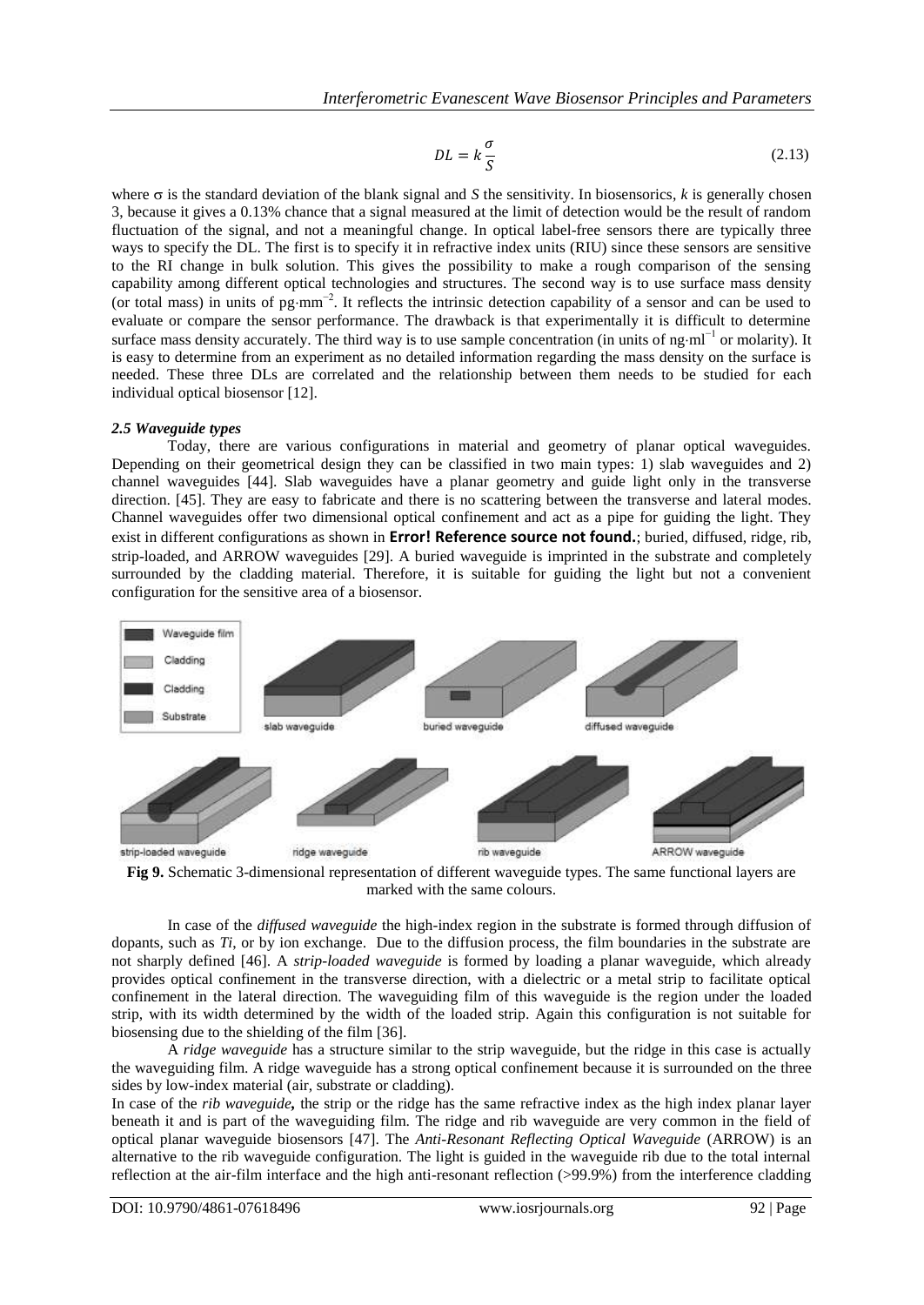layers, which behave as Fabry-Perot resonators operating at their antiresonant wavelengths. They separate the waveguide film from the substrate and have an effective single-mode behavior. They present low losses for the fundamental mode and filter out higher order modes by loss discrimination. Compared to the total internal reflection waveguides ARROW waveguides offer larger film thickness, greater parameter tolerance in fabrication and lower losses [\[48,](#page-12-14) [49\]](#page-12-15). Both slab and channel waveguides can be divided in step-index, graded index and photonic crystal waveguides, depending on their refractive index profile. When the refractive index exhibits abrupt changes between the waveguide film and the cladding it is called a *step-index waveguide*, while when the refractive index varies gradually and has a smooth transition to the cover or substrate, it is called a *graded-index waveguide*. The most common materials used to form the thin layer of high refractive index in step-index waveguides are Ta<sub>2</sub>O<sub>5</sub>, TiO<sub>2</sub>, Si<sub>3</sub>N<sub>4</sub>, A<sub>1<sub>2</sub>O<sub>3</sub> or SiON [\[50,](#page-12-16) [51\]](#page-12-17). Graded-index waveguides can be</sub> fabricated by implementing both light and heavy ions, with the combination of other techniques as photolithography, etching and ion exchange. Good quality graded-index waveguides can be fabricated in glass by femtosecond laser pulses [\[52,](#page-12-18) [53\]](#page-12-19). The high contrast in refractive index that is achieved in step-index waveguides ensures good guidance conditions and optimizes the evanescent field distribution in the film-cover interface compared to graded-index waveguides, therefore they offer better sensitivity [\[54\]](#page-12-20). **Error! Reference source not found.** shows refractive index variations in step-index and graded-index waveguides.





### *2.6 Light Coupling Techniques in Waveguides*

In order for the light to be guided in a waveguide it first needs to be coupled in it from an external source. The five main coupling techniques used with planar waveguides are: a) end-fire-, b) butt-end-, c) prism-, d) grating and e) directional coupling, as depicted in **Error! Reference source not found.** [\[31,](#page-11-30) [55\]](#page-12-21). In *endfire coupling* the light is directly focused on a cleaved end face of the waveguide. This is the simplest way to couple a free-space source into a waveguide, but on the other side it has some drawbacks as it needs a very precise alignment of the incident light relative to the waveguide due to the small dimensions of the waveguide slab. Focusing and alignment in this case are usually difficult and coupling efficiency is low especially in thin single-mode waveguides. For efficient coupdsfling the transverse distribution and the polarization of the incident light must match that of the desired mode and the numerical aperture of the focusing lens needs to be fitted to the propagation constant of the mode excited in the waveguide.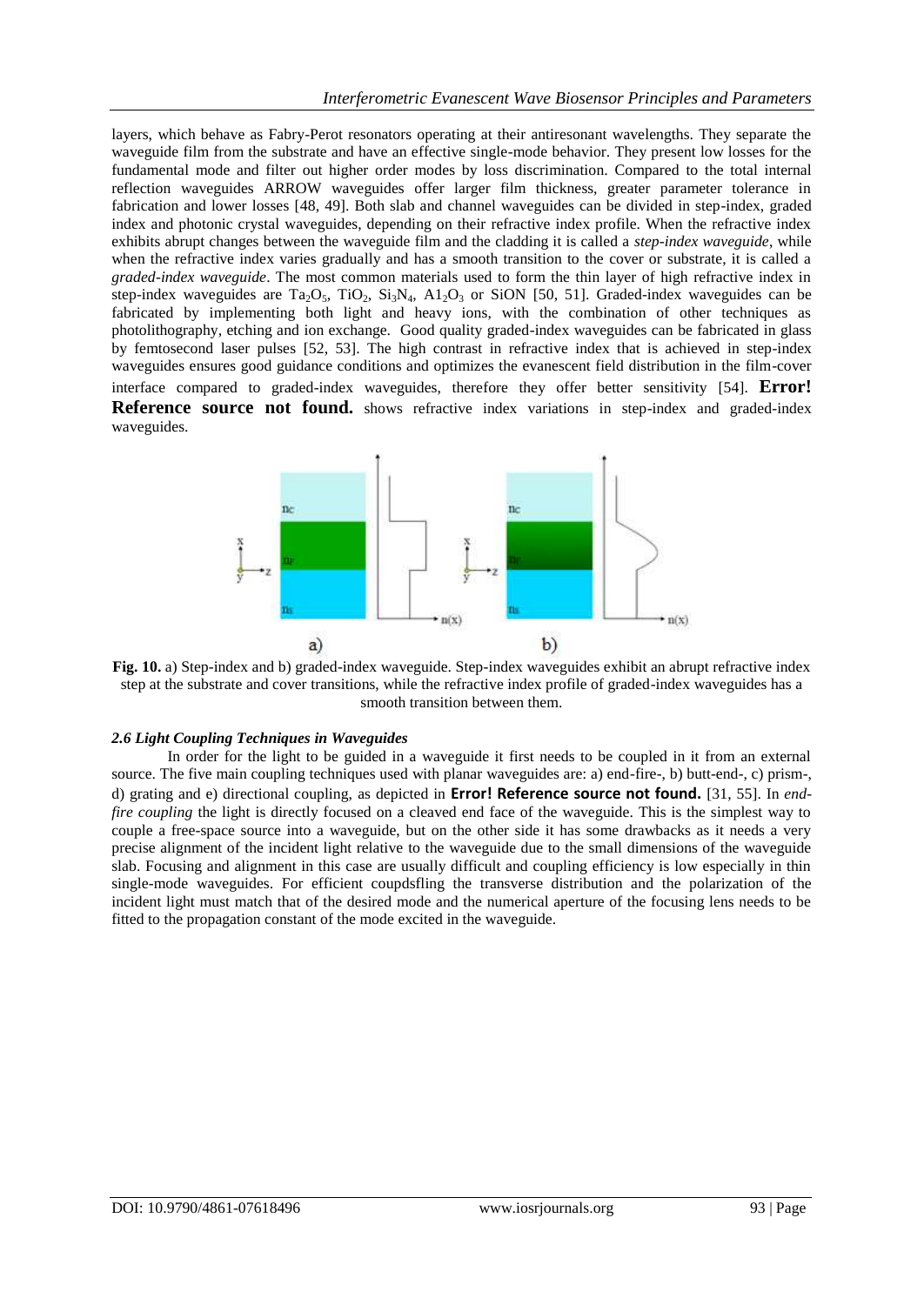

**Fig. 11.** Light coupling techniques for optical waveguides a) end-fire coupling, (b) butt-end coupling c) prism coupling, d) grating coupling and (e) directional coupling

The *butt-end coupling* is a closely related concept to free space end-fire coupling. It couples the light from a semiconductor source such as a light-emitting diode or a laser diode, or by bringing in contact an optical fiber with the cleaved end face of a waveguide, leaving a small space between the two physical units for maximum coupling. Similarly to end-fire coupling, the alignment is crucial as well as the mode matching between them. It is generally easier than the alignment of a light cone as in the case of end-fire coupling (especially for wavelengths beyond the visible spectrum), and can be done under a microscope [\[56\]](#page-12-22). When a prism with a high refractive index is used to couple the light into the waveguide film, the method is called *prism coupling*. The prism is either placed at a short distance from the waveguide or is brought in direct contact with it by applying mechanical pressure or by the use of immersion oil. The incident wave is refracted into the prism and undergoes total internal reflection at an angle  $\theta_p$ . The incident and reflected waves form a wave traveling in the *z* direction with a propagation constant  $\beta_P = n_P k_Q \cos \theta$ , where  $n_P$  is the refractive index of the prism. In the space separating the prism and the slab waveguide extends the exponentially decaying evanescent wave of the field traveling into the prism. If the distance between the prism and the waveguide is sufficiently small, the wave is coupled into a mode of the slab waveguide with a matching propagation constant  $\beta_m \approx \beta_P = n_P k_C \cos \theta_P$ , where  $k<sub>C</sub>$  is the wavenumber of the cover medium. This method offers high efficiency not only for coupling the light into the waveguide but also for extracting it. Due to the mechanical pressure or immersion oil applied when in direct contact with the waveguide, this method is not convenient for sensing applications because the applied pressure can lead to slight waveguide deformations, whereas the immersion oil may contaminate the waveguide surface [\[57\]](#page-12-23).

Waveguide grating couplers have a periodic alternating effective refractive index, usually in the range of the wavelength [\[58,](#page-12-24) [59\]](#page-12-25). The grating coupler consists of a periodically corrugated surface, realized by embossing or photolithographic processes or an alternating modification of the waveguide refractive index. The modification of the refractive index can be achieved by ion exchange or UV induced refractive index modulation [\[60\]](#page-12-26). The phase-matching condition in grating couplers is achieved due to the phase modulation of the incident wave from the periodic structure of the grating coupler. A grating with period *Λ* modulates the incoming wave by a phase factor  $2\pi q / \Lambda z$ , where q = ±1, ±2, .... This is equivalent in changing the *z* component of the wavevector by a factor  $2\pi q/A$ . The phase matching condition can now be written as  $β<sub>m</sub> = n<sub>C</sub> k<sub>C</sub> cos θ<sub>i</sub> +$ *2* $\pi$ *q*/*Λ*, where  $\theta$ <sup>*i*</sup> is the incident angle, while *n<sub>C</sub>* and *k<sub>C</sub>* are the refractive index and wavenumber of the cover medium, respectively [\[61\]](#page-12-27). This technique has various advantages compared to the other mentioned methods: a) The fact that only the coupling angle on the incident beam needs to be adjusted in order to achieve the phasematching condition, makes this coupling technique rather easy to implement. b) Contrary to the prism coupler light can be coupled via the substrate, besides via the cover. This eliminates the problem that exists in prism coupling configuration, where light is obstructed from fluidic chamber placed on the cover of the waveguide. Additionally, no immersion oil is needed in this configuration. The main drawbacks are that the production of the waveguide gratings is technology-intensive, and they are very sensitive to mechanical vibrations, since the coupling efficiency is very sensitive to the angel of incidence [\[62\]](#page-12-28).

In directional coupling a mode is excited in a channel waveguide via the evanescent field of another waveguide in close proximity with the first one [\[63\]](#page-12-29). In other words, one of the waveguides acts as the source for the other, and the amount of optical power that can be transferred between them is related to some geometrical parameters such as interaction length and their relative interdistance. In general, the length of the waveguides in close proximity necessary to transfer the power completely for one waveguide to another is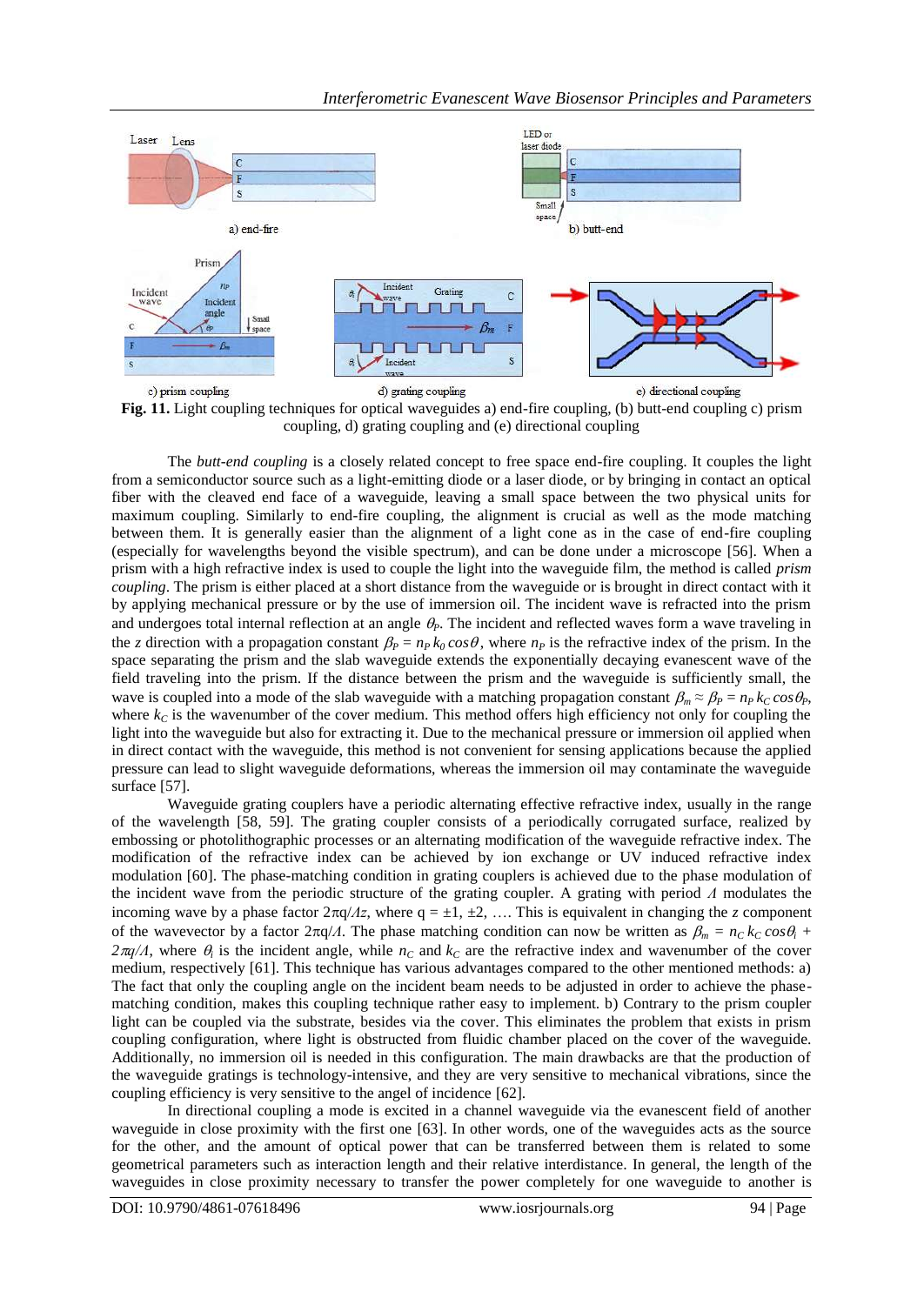called *coupling length,*  $L_0$  or the *transfer distance*. At half of the distance,  $L_0/2$ , half of the power is transferred and the device is called a 3-dB coupler, i.e a 50/50 beam splitter. Directional coupling is mainly used in signal multiplexing or for coupling light into ring resonators, where this mechanism is necessary. Similar to grating coupling this method has the disadvantage that is technology-intensive, and analog to butt-end coupling the light needs to be previously coupled into one of the waveguides.

#### **III. Conclusions**

After a short presentation of the theory behind the working principle of interferometer biosensors, were presented some of the most important parameters to be taken in consideration. The combination of planar waveguides with interferometry techniques to realize detection of analytes in a sample, led to the realization of multiple configurations for the biosensors without labels, with very good characteristics and detection limits compared to other sensing devices. As shown in this review, interferometric biosensor abilities have dynamically improved during the last 20 years. Nowadays, it is possible with these devices to detect the presence of even small molecules that are deposited or connected onto a sensing surface. As it is shown, nowadays is achieved a detection limit of 0.1 pg/mm<sup>2</sup> [\[64\]](#page-12-30).

Nevertheless, from the technological point of view there are some problems to be solved in order for these devices to be considered portable and usable maybe from the patient himself. The need for coherent quality light sources, which are still big and require a lot of power, stabilized coupling of light, an efficient cancellation of electrical and mechanical noises, and an efficient control of temperature in order to reduce measurement noise, make this configurations difficult to be completely integrated into portable devices.

#### **References**

- <span id="page-11-0"></span>[1]. Updike, S. and G. Hicks, *The enzyme electrode.* Nature, 1967. **214**: p. 986-988.
- <span id="page-11-1"></span>[2]. Chambers, J.P., et al., *Biosensor recognition elements*. 2008, DTIC Document.
- <span id="page-11-3"></span>
- <span id="page-11-2"></span>[3]. Oliver, N., et al., *Glucose sensors: a review of current and emerging technology.* Diabetic Medicine, 2009. **26**(3): p. 197-210. [4]. Holford, T.R., F. Davis, and S.P. Higson, *Recent trends in antibody based sensors.* Biosensors and Bioelectronics, 2012. **34**(1): p. 12-24.
- <span id="page-11-4"></span>[5]. Lazcka, O., F.J. Del Campo, and F.X. Munoz, *Pathogen detection: A perspective of traditional methods and biosensors.* Biosensors and Bioelectronics, 2007. **22**(7): p. 1205-1217.
- <span id="page-11-5"></span>[6]. O"Malley, S., *Recent advances in label-free biosensors applications in protein biosynthesis and hts screening.* Protein Biosynthesis (TE Esterhouse and LB Petrinos, eds.), Nova Science Publishers, Inc, 2008.
- <span id="page-11-6"></span>[7]. Cunningham, B.T., *Label-free optical biosensors: An introduction.* Label-Free Biosensors: Techniques and Applications, 2009: p. 1.
- <span id="page-11-7"></span>[8]. Justino, C.I., T.A. Rocha-Santos, and A.C. Duarte, *Review of analytical figures of merit of sensors and biosensors in clinical applications.* TrAC Trends in Analytical Chemistry, 2010. **29**(10): p. 1172-1183.
- <span id="page-11-8"></span>[9]. Alivisatos, A.P., *Less is more in medicine.* Sci Am, 2001. **285**(3): p. 66-73.
- <span id="page-11-9"></span>[10]. Jain, K.K., *Nanotechnology in clinical laboratory diagnostics.* Clinica Chimica Acta, 2005. **358**(1): p. 37-54.
- <span id="page-11-10"></span>[11]. Cooper, M.A., *Optical biosensors in drug discovery.* Nature Reviews Drug Discovery, 2002. **1**(7): p. 515-528.
- <span id="page-11-11"></span>[12]. Fan, X., et al., *Sensitive optical biosensors for unlabeled targets: A review.* analytica chimica acta, 2008. **620**(1): p. 8-26.
- <span id="page-11-12"></span>[13]. Estevez, M.-C., M. Alvarez, and L.M. Lechuga, *Integrated optical devices for lab*‐*on*‐*a*‐*chip biosensing applications.* Laser & Photonics Reviews, 2012. **6**(4): p. 463-487.
- <span id="page-11-13"></span>[14]. Duval, D., et al. *Interferometric waveguide biosensors based on Si-technology for point-of-care diagnostic*. in *SPIE Photonics Europe*. 2012a. International Society for Optics and Photonics.
- <span id="page-11-14"></span>[15]. Young, T., *The Bakerian Lecture: Experiments and Calculations Relative to Physical Optics.* Philosophical Transactions of the Royal Society of London, 1804. **94**: p. 1-16.
- <span id="page-11-15"></span>[16]. Zourob, M., S. Elwary, and A.P. Turner, *Principles of Bacterial Detection: Biosensors, Recognition Receptors and Microsystems: Biosensors, Recognition Receptors, and Microsystems*. 2008: Springer Science & Business Media.
- <span id="page-11-16"></span>[17]. Bell, E., *Measurement of the far infrared optical properties of solids with a michelson interferometer used in the asymmetric mode: Part I, mathematical formulation*∗*.* Infrared Physics, 1966. **6**(2): p. 57-74.
- <span id="page-11-17"></span>[18]. Hariharan, P., *Basics of interferometry*. 2010: Academic Press.
- <span id="page-11-18"></span>[19]. Campbell, D.P., *Interferometric biosensors*, in *Principles of Bacterial Detection: Biosensors, Recognition Receptors and Microsystems*. 2008, Springer. p. 169-211.
- <span id="page-11-19"></span>[20]. Brandenburg, A. and R. Henninger, *Integrated optical Young interferometer.* Applied optics, 1994. **33**(25): p. 5941-5947.
- <span id="page-11-20"></span>[21]. Mach, L., *Uber einen interferenzrefraktor.* Z. für Instrumentenkunde, 1892. **12**: p. 89-93.
- <span id="page-11-21"></span>[22]. Jenkins, F.A. and H.E. White, *Fundamentals of optics*. 1957a: McGraw-Hill.
- <span id="page-11-22"></span>[23]. Jenkins, F.A. and H.E. White, *The Double Slit*. 1957b, McGraw-Hill. p. 311-327.
- <span id="page-11-23"></span>[24]. Heideman, R. and P. Lambeck, *Remote opto-chemical sensing with extreme sensitivity: design, fabrication and performance of a pigtailed integrated optical phase-modulated Mach–Zehnder interferometer system.* Sensors and Actuators B: Chemical, 1999. **61**(1): p. 100-127.
- <span id="page-11-24"></span>[25]. Ymeti, A., et al., *Fast, ultrasensitive virus detection using a Young interferometer sensor.* Nano Letters, 2007. **7**(2): p. 394-397.
- <span id="page-11-25"></span>[26]. Xhoxhi, M., et al., *Multimode Interference Biosensor Working With Multiple Wavelengths And Two Polarizations.* International Journal of Scientific & Technology Research (IJSTR), 2014. **3**(7): p. 314-320
- <span id="page-11-26"></span>[27]. Colladon, D., Comptes rendus de l'Académie des Sciences 1842. **15**: p. 800-802.
- <span id="page-11-27"></span>[28]. Hecht, J., *City of Light: The Story of Fiber Optics*. 1999: Oxford University Press, USA.
- <span id="page-11-28"></span>[29]. Anderson, D.B., *Optical and Electro-optical Information Processing*. 1965: MIT Press.
- <span id="page-11-29"></span>[30]. Jackson, J.D., *Classical electrodynamics*. 1998a, Wiley & Sons. p. 295-351.
- <span id="page-11-30"></span>[31]. Saleh, B.E.A. and M.C. Teich, *Fundamentals of Photonics*. 2007: Wiley.
- <span id="page-11-31"></span>[32]. Cottier, K., *Advanced Label-free Biochemical Sensors Based on Integrated Optical Waveguide Gratings: Theory, Modeling, Design and Characterization*. 2004: UFO, Atelier für Gestaltung und Verlag.
- <span id="page-11-32"></span>[33]. Jackson, J.D., *Classical electrodynamics*. 1998b, Wiley & Sons. p. 352-406.

DOI: 10.9790/4861-07618496 www.iosrjournals.org 95 | Page